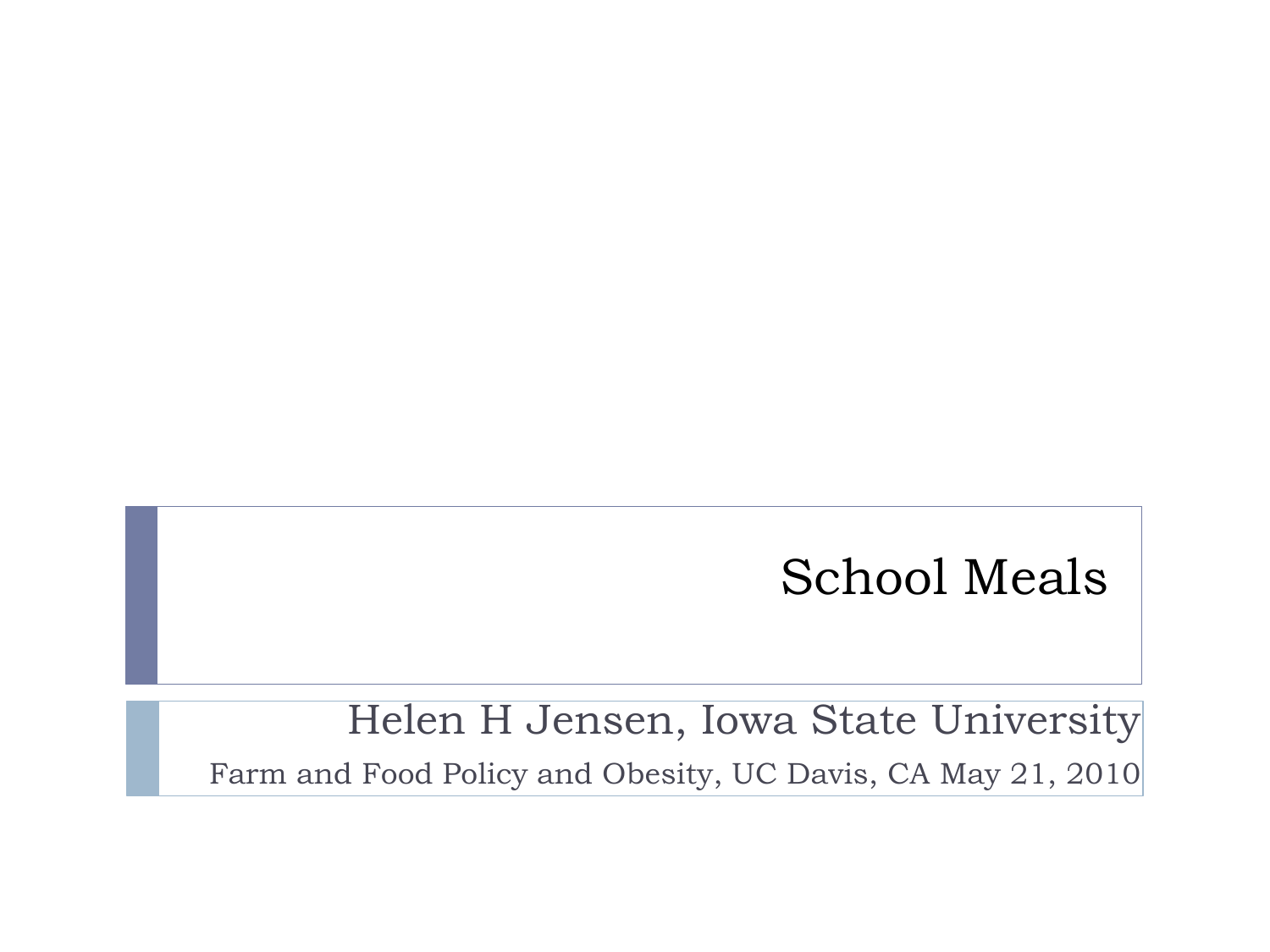## White House Task Force's Challenge

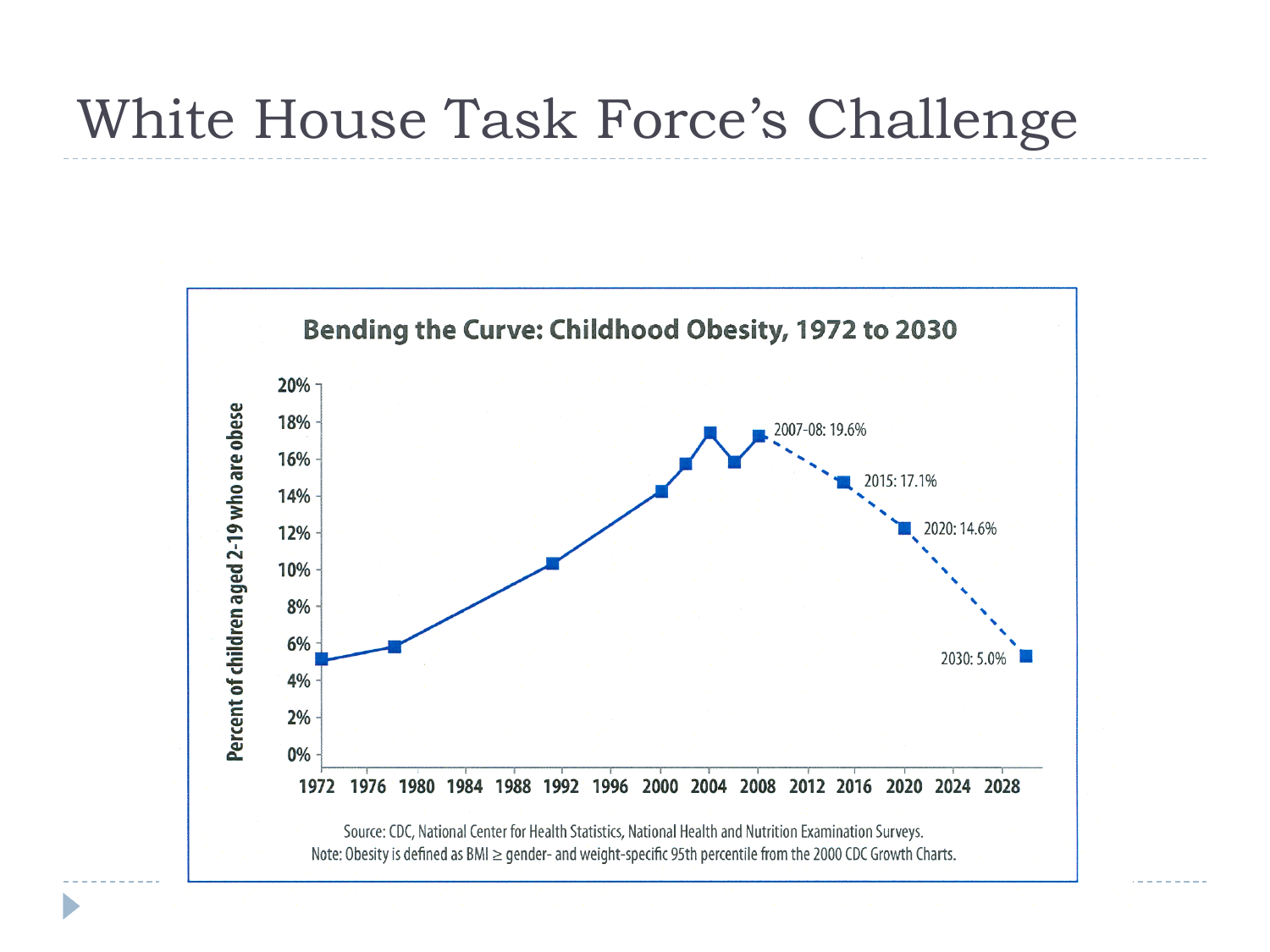# USDA School Meals Program

- Almost all children in the US may access school meals through the National School Lunch Program (NSLP) and the School Breakfast Program (SBP)
	- NICP in 99% of public school, 83% of private schools
	- ▶ SBP available in 85% of public schools
- During the school year, the school meals may provide over half of the week's meals for children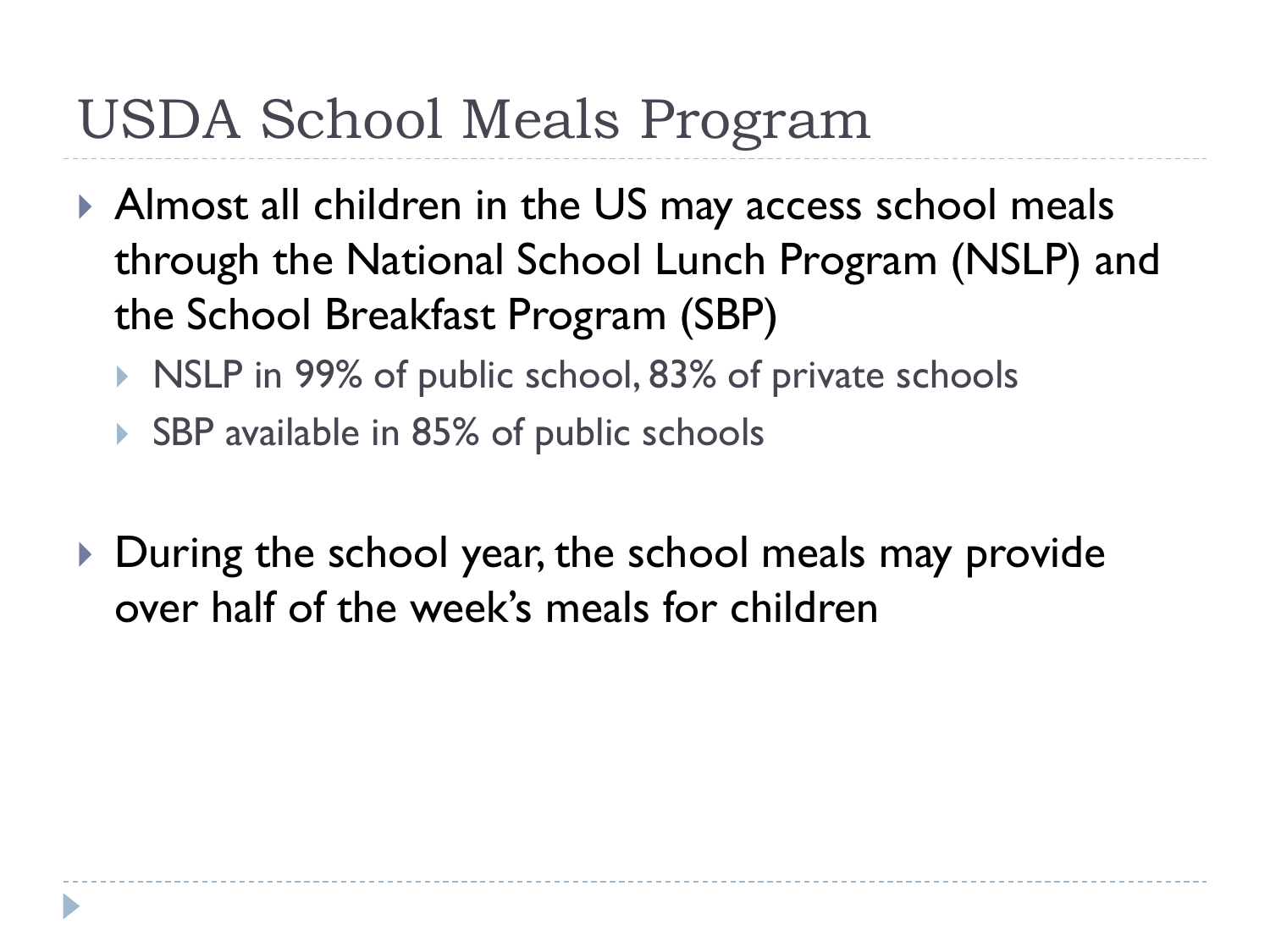# USDA School Meals Program

#### **NSLP**

- ▶ Served an average of 31.3 million children in FY2009
- ▶ 5.2 billion lunches
- ▶ Cost of \$8.9 billion
- ▶ 62.5% of the lunches served are "free/reduced price" lunches (up from 21% in 1970)

#### ▶ SBP

- ▶ Served an average of II.I million children in FY2009
- **1.9 billion breakfasts**
- ▶ Cost of \$2.6 billion
- ▶ 82.1% of the breakfasts served are "free/reduced price"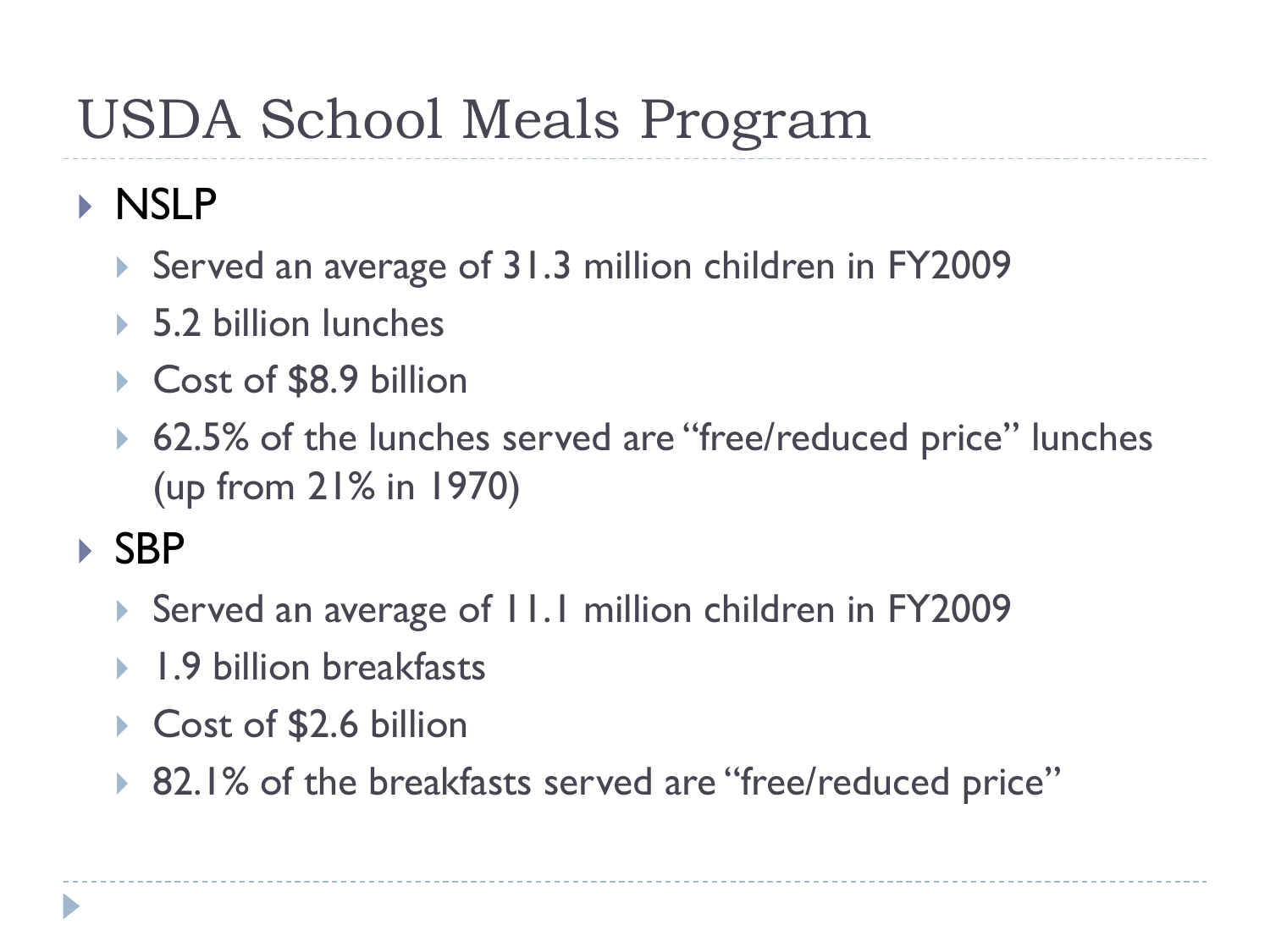#### USDA Foods (Commodities) for School Meals



#### Figure 1. Value of government-purchased commodities for school and non-school recipients

Source: USDA Commodity Food Network data, 2009. \*Domestic food assistance programs eligible to receive commodity foods: Area Agencies on Aging, Bureaus of Prisons, Child and Adult Care Feeding Program, Charitable Institutions, Commodity Supplemental Food Program, Disaster Feeding Emergency Food Assistance Program, Elderly Nutrition Pilot Program, Food Bank Demonstration Projects, Food Distribution Program on Indian Reservations, Nutrition Program for the Elderly, Summer Camps, school food programs, Summer Food Service Program, Soup Kitchens and Food Banks.

From: C. Peterson, *Choices*, 2009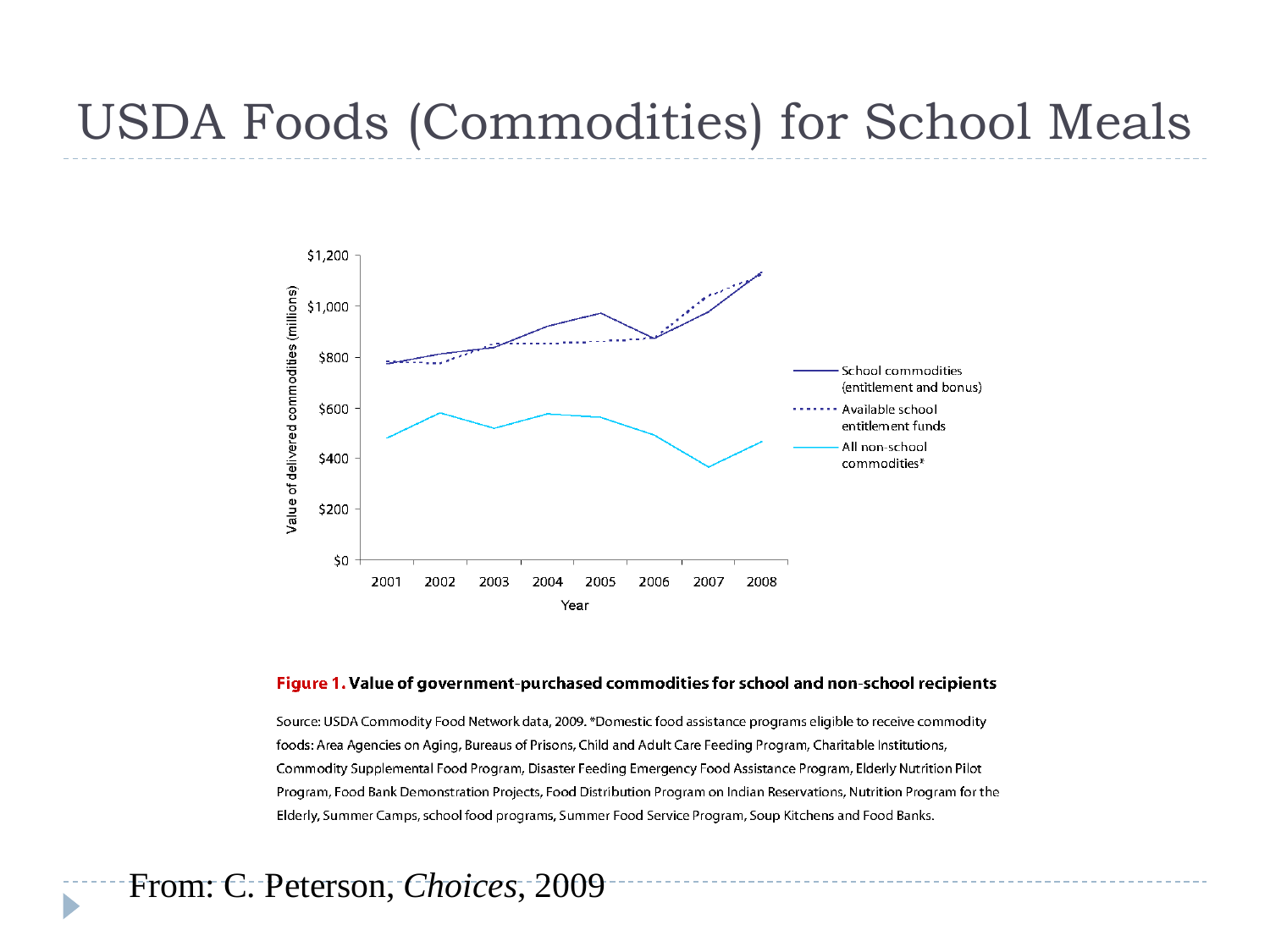## School Meals: Building Blocks for Healthy Children, IOM 2009



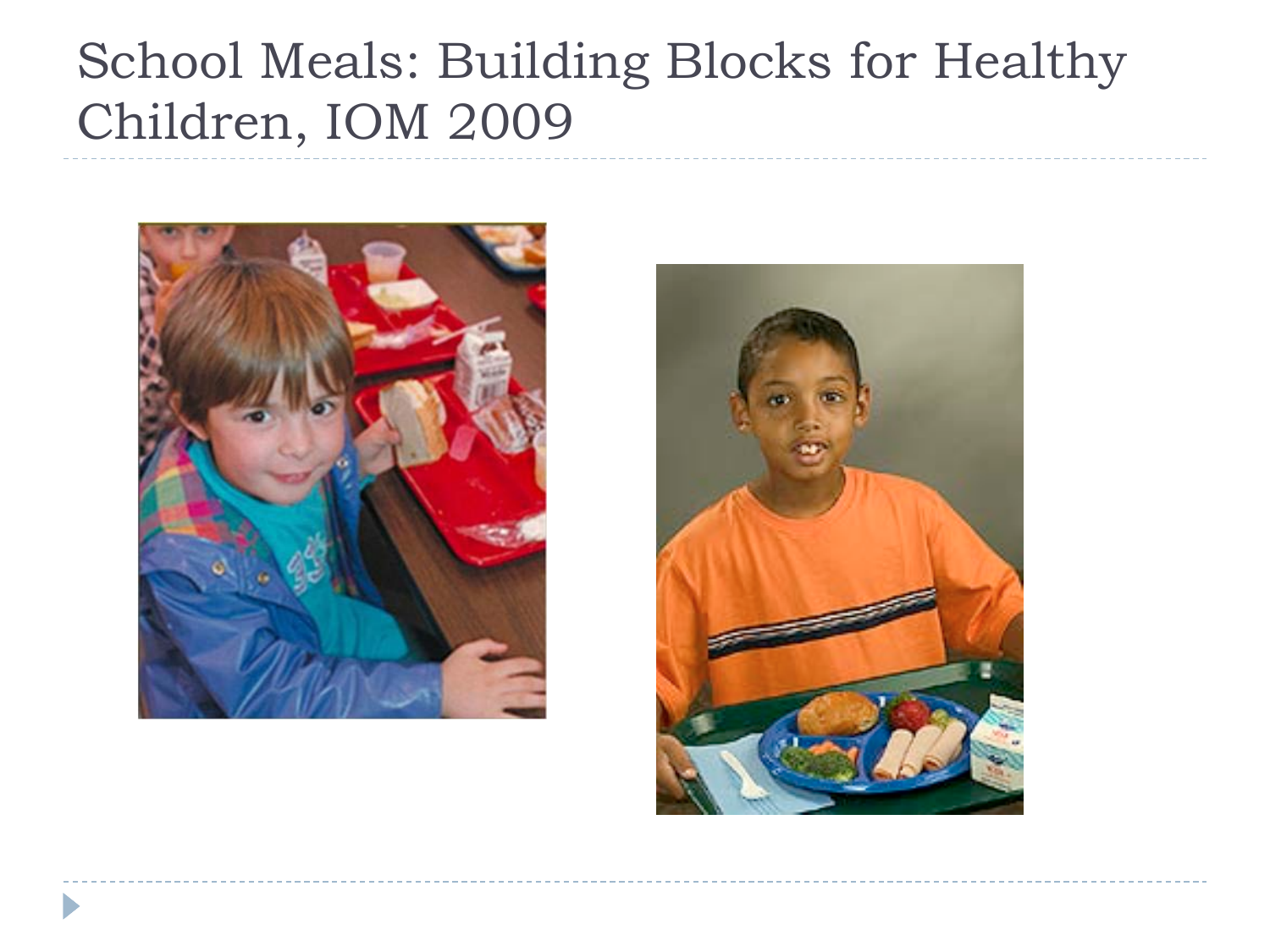# Schoolchildren's Intake of Foods

- Intake of vegetables is 40% of recommended levels
	- About 30% comes from white potatoes
- Intake of fruit was at 80% of recommended levels
	- Much lower for older children than younger ones
	- ▶ Over half comes from juice
- ▶ Low intake of whole grains
- ▶ Milk intake low for older children, and includes higher fat milks
- **Priority nutrients of concern associated with** 
	- **If** lack of variety in vegetables
	- $\blacktriangleright$  lack of fiber
	- $\blacktriangleright$  high saturated fat and high sodium in the foods consumed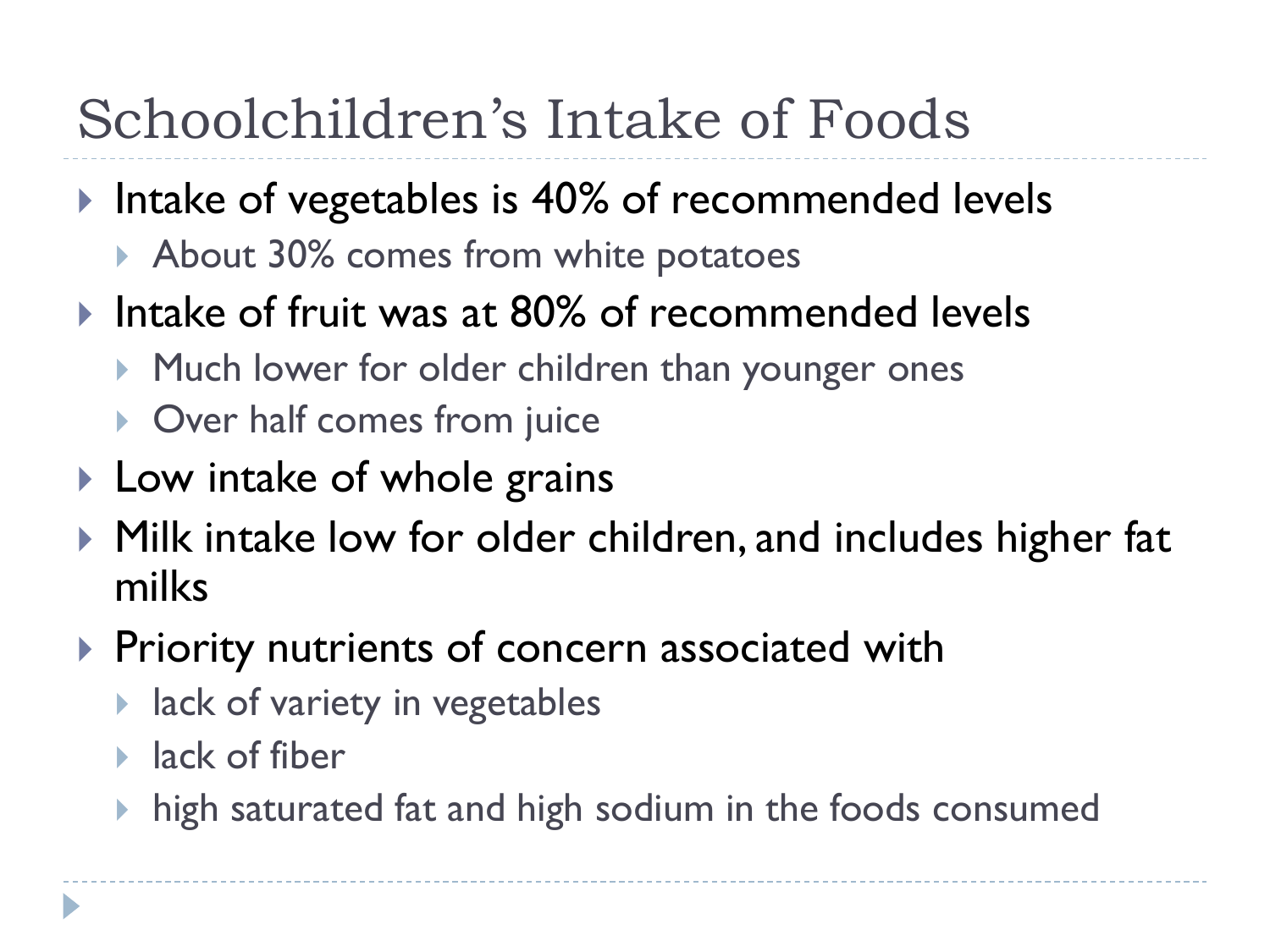## IOM's Recommendations on School Meals

Offer meals to:

- **Target minimum and maximum calorie levels for lunch** and breakfast
- Increase fruits, vegetables and whole grains
- $\blacktriangleright$  Increase the variety in fruits and vegetables
- ▶ Reduce saturated fat (max 10%)
- Reduce sodium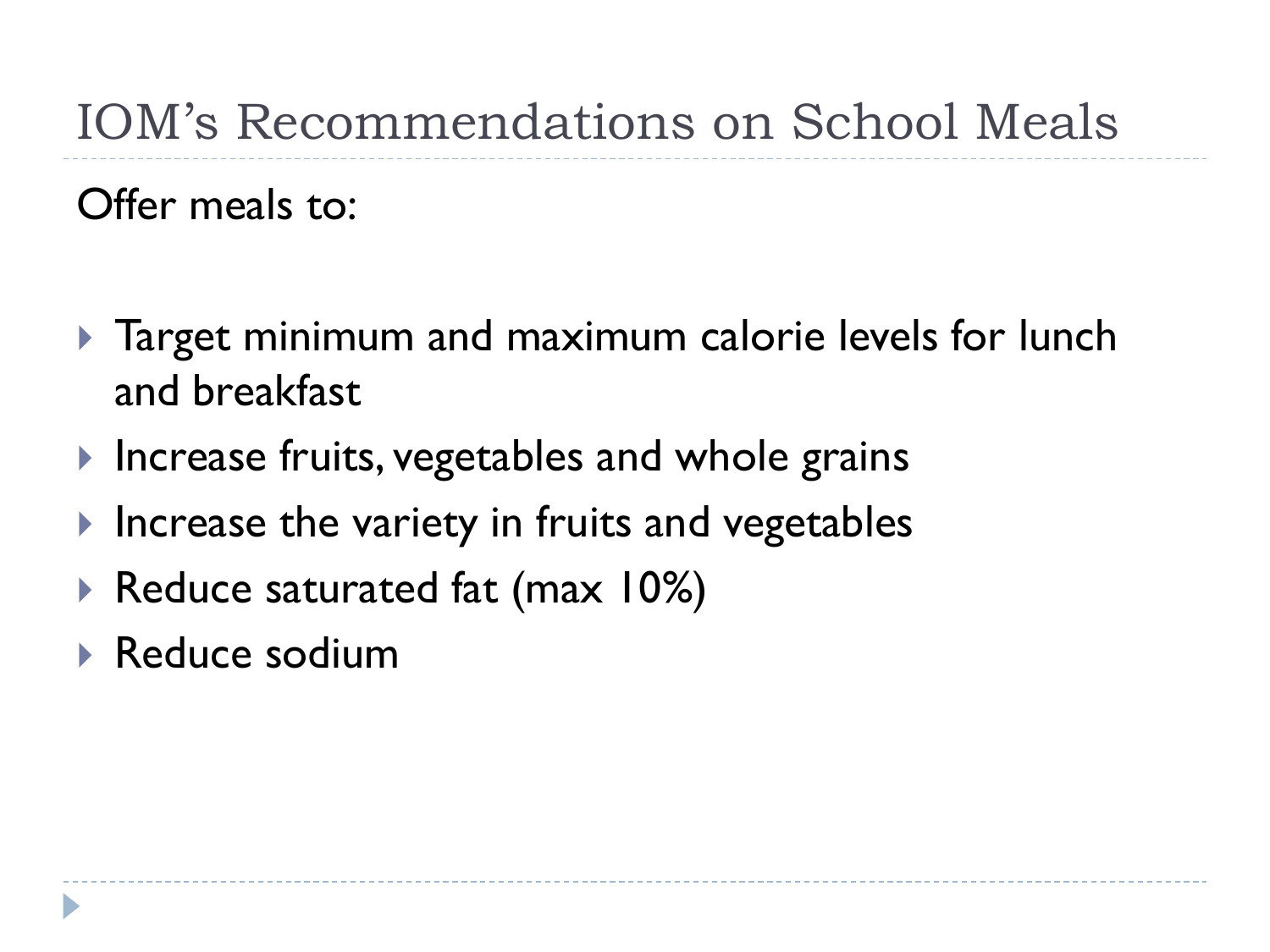# For More Information

#### ▶ Fact sheets

[www.iom.edu/schoolmeals](http://www.iom.edu/schoolmeals)

▶ Report available to purchase or free download

**Building Blocks for Healthy Children** 

OOL.

SCH

**INSTITUTE OF MEDICINE** 

[www.nap.edu](http://www.nap.edu/)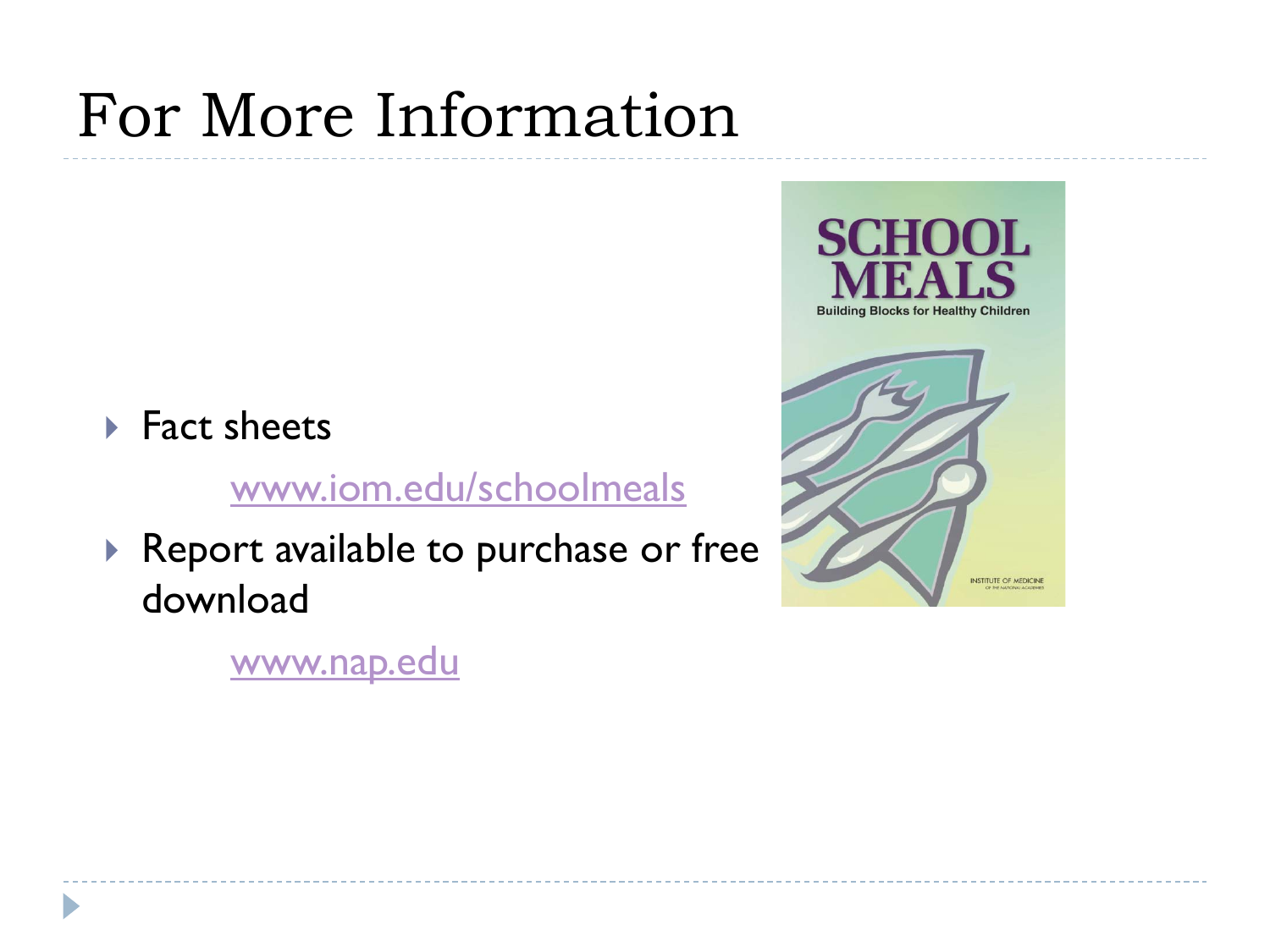# Institute of Medicine's Recommendations for Group Planning

- Goal to address priority nutrients
	- ▶ Usual nutrient intakes will meet the nutrient requirements of as many members of the group as possible, without leading to excessive intakes

| _________                                  |  |
|--------------------------------------------|--|
|                                            |  |
| <u>era</u><br>ORTARY REFERENCE INTAKES     |  |
| Applications<br>m.                         |  |
| Division<br><b><i><u>Pierceing</u></i></b> |  |
|                                            |  |
|                                            |  |
| <b>PERSONAL PROPERTY</b>                   |  |
|                                            |  |

- ▶ Challenge for planning school meals
	- **Meal programs can affect what** is offered and served to children, but not what is consumed

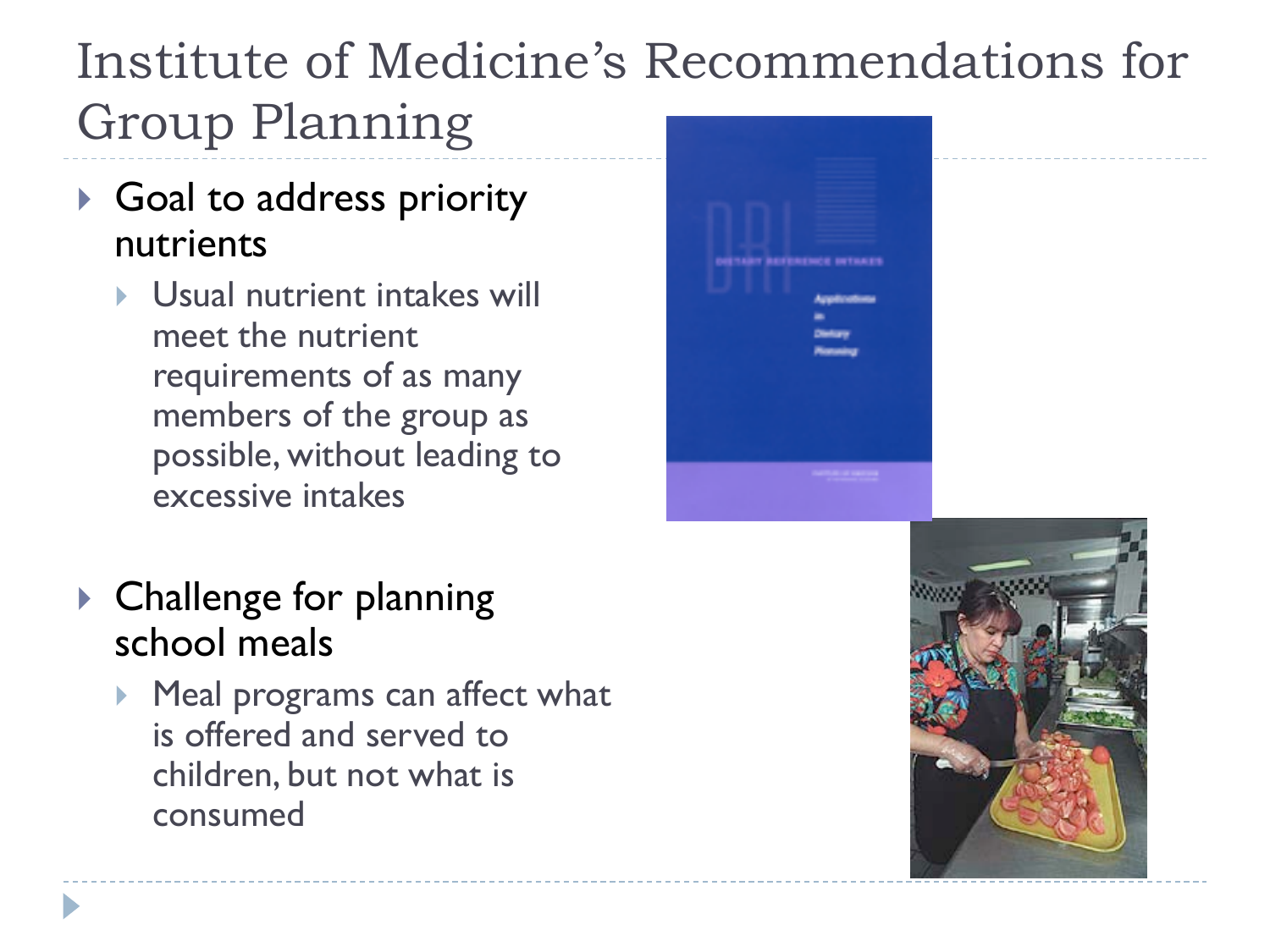# Objectives of Our Research

- $\blacktriangleright$  Identify priority nutrients of concern
- ▶ Implement IOM's planning approach
	- Develop a model to use to estimate how changes in what is offered in school meals may affect food and nutrient intakes of participants
- **Initial focus on two related nutrients:** 
	- ▶ Calcium
	- ▶ Saturated Fat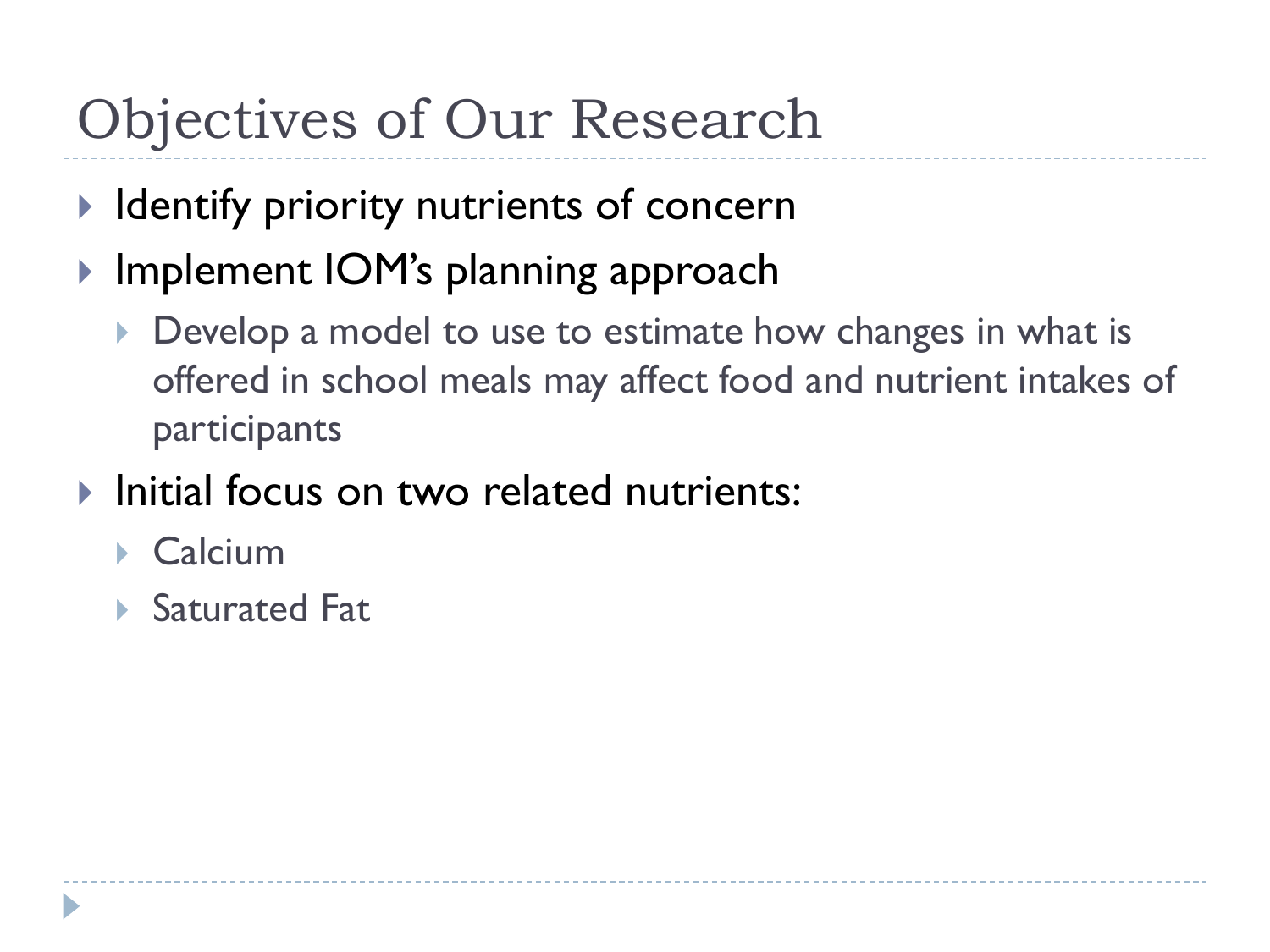Estimate model that relates foods offered and nutrient intakes

*iid*

$$
N_{is} = \alpha_s + x_{is}\beta + \varepsilon_{is} \qquad \varepsilon_{is} \sim N(0, \sigma_{\varepsilon}^2)
$$
  

$$
\alpha_s = w_s\theta + u_s \qquad \qquad u_s \sim N(0, \sigma_u^2)
$$

where

*Nis* = intake of nutrient of student *i* in school *s*  $x_{is}$  = a vector of student and household-level controls  $w_s$  = SFA and school-level controls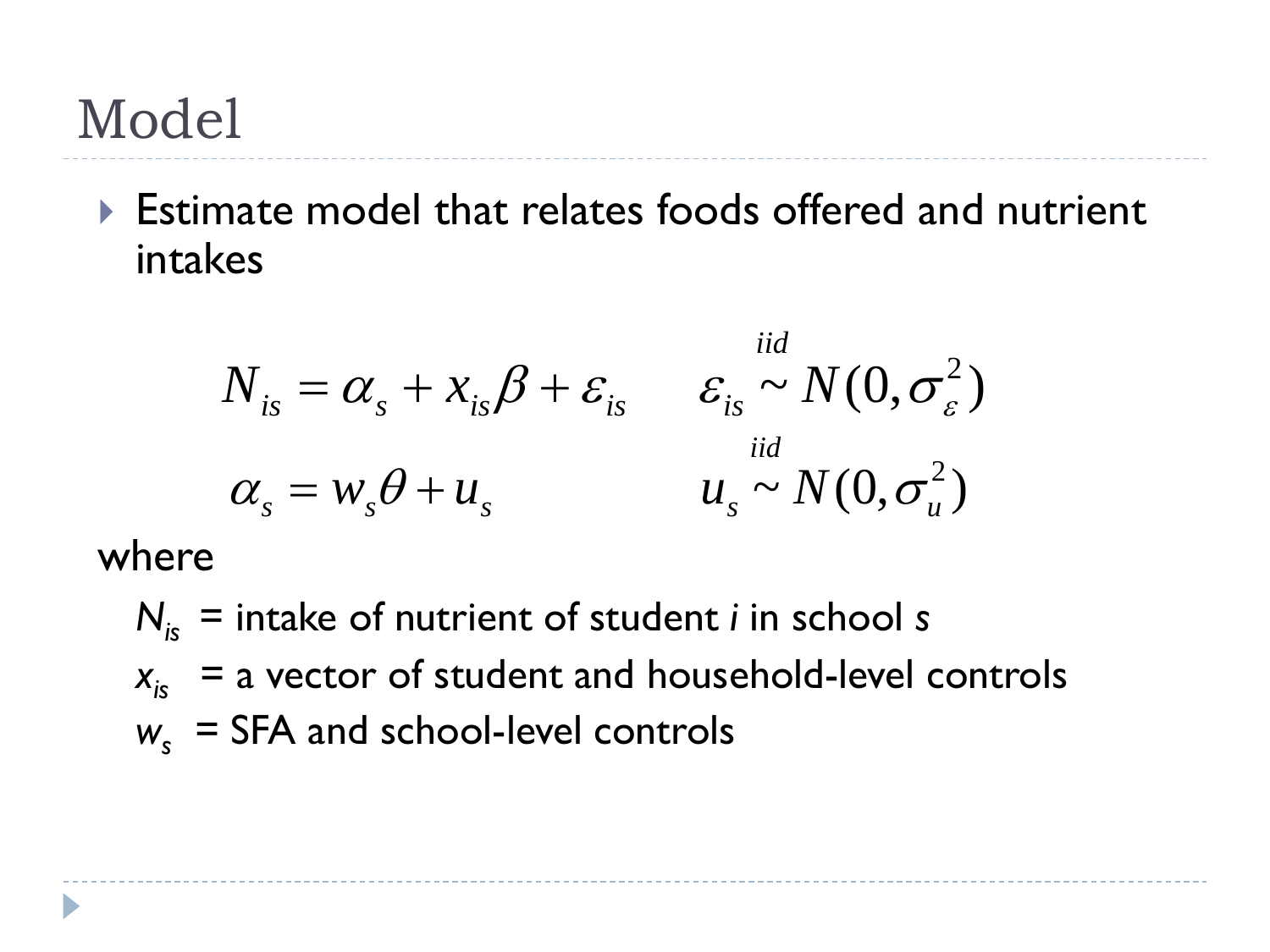## Data

- □ School Nutrition Dietary Assessment Study-III (SNDA-III)
- □ Nationally representative sample of public SFAs, schools, students in spring of SY 2004-2005
- □ 129 SFAs, 398 schools, 2,314 students (and parents) in grades 1 to 12
- □ In-person interviews with students, including 24-hour dietary recall and parent interviews
- □ Detailed menu survey completed by food service manager for 5 days-all foods and beverages offered in reimbursable meals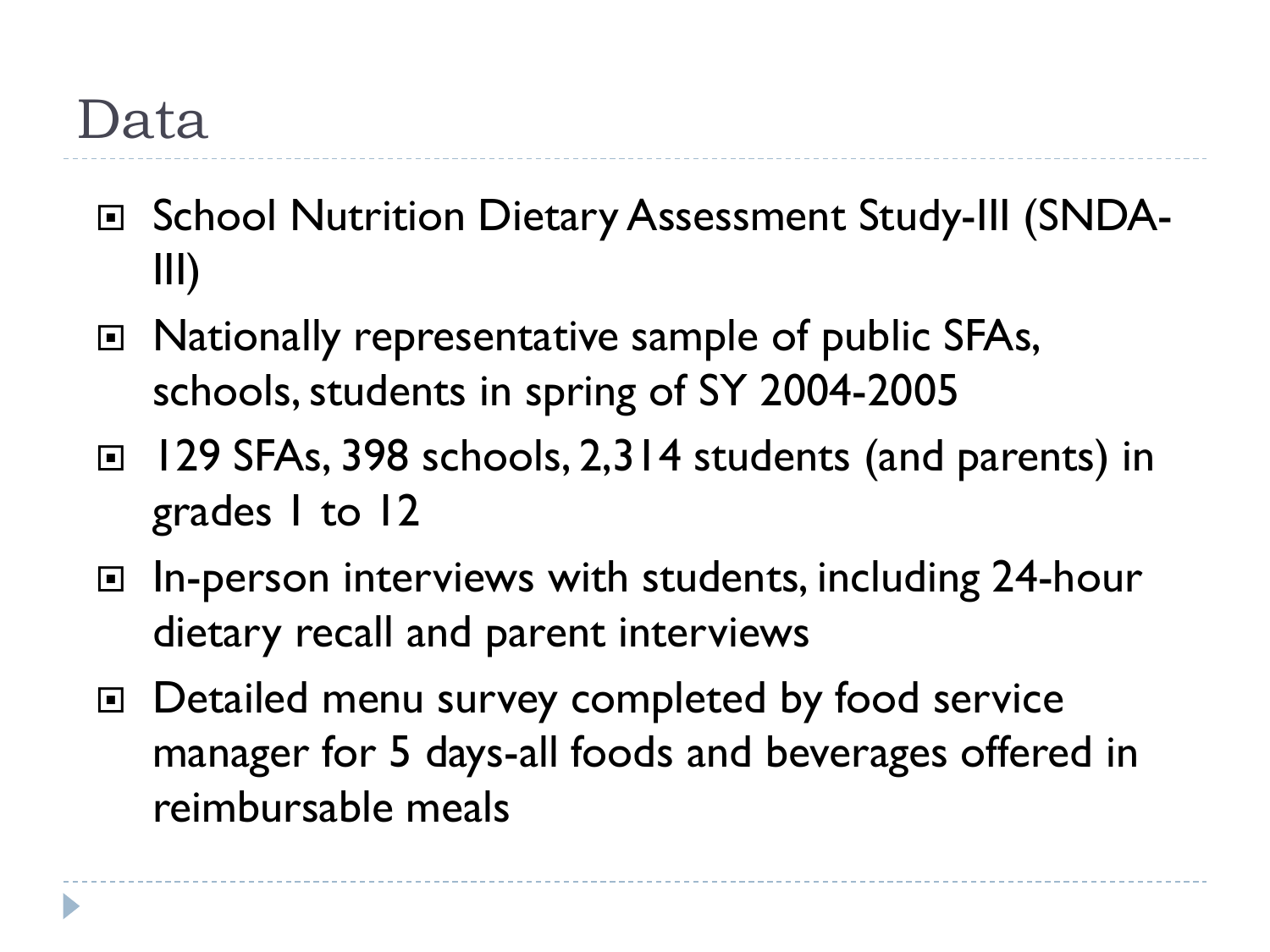# Data

- ▶ School Nutrition Dietary Assessment Study III (SNDA-III)
	- ▶ School menu data
	- **Dietary intake data**
	- ▶ SFA and school-level data
	- ▶ Student-level data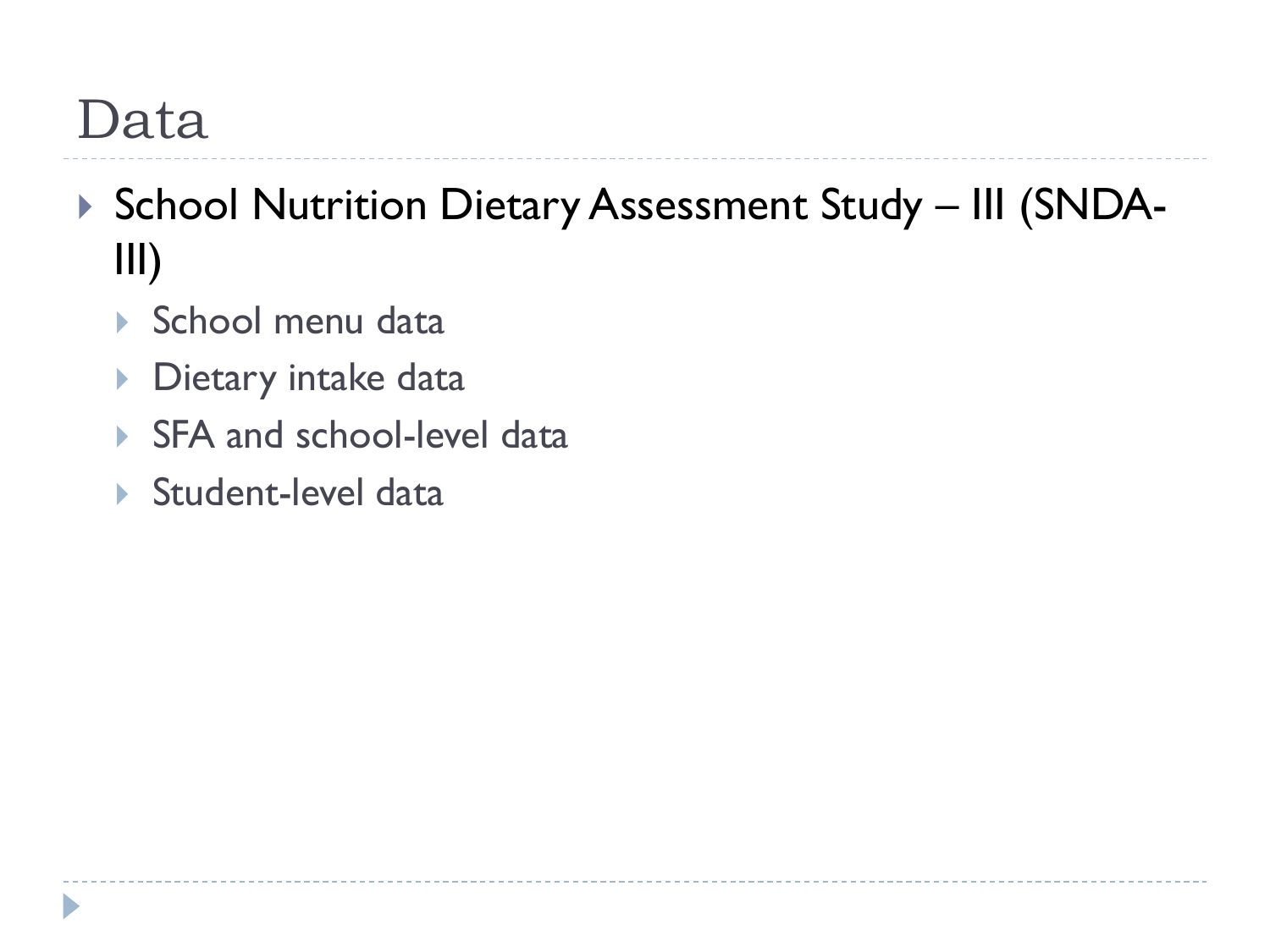# Sample Data

- ▶ Excluded nonparticipants
- $\triangleright$  Selection of the NSLP participants, self-reporting
	- **Waual participation"**
	- ▶ "Target day" participation
- ▶ Matched dietary recall data with school menu data by date
- ▶ Final sample consisted of 1046 observations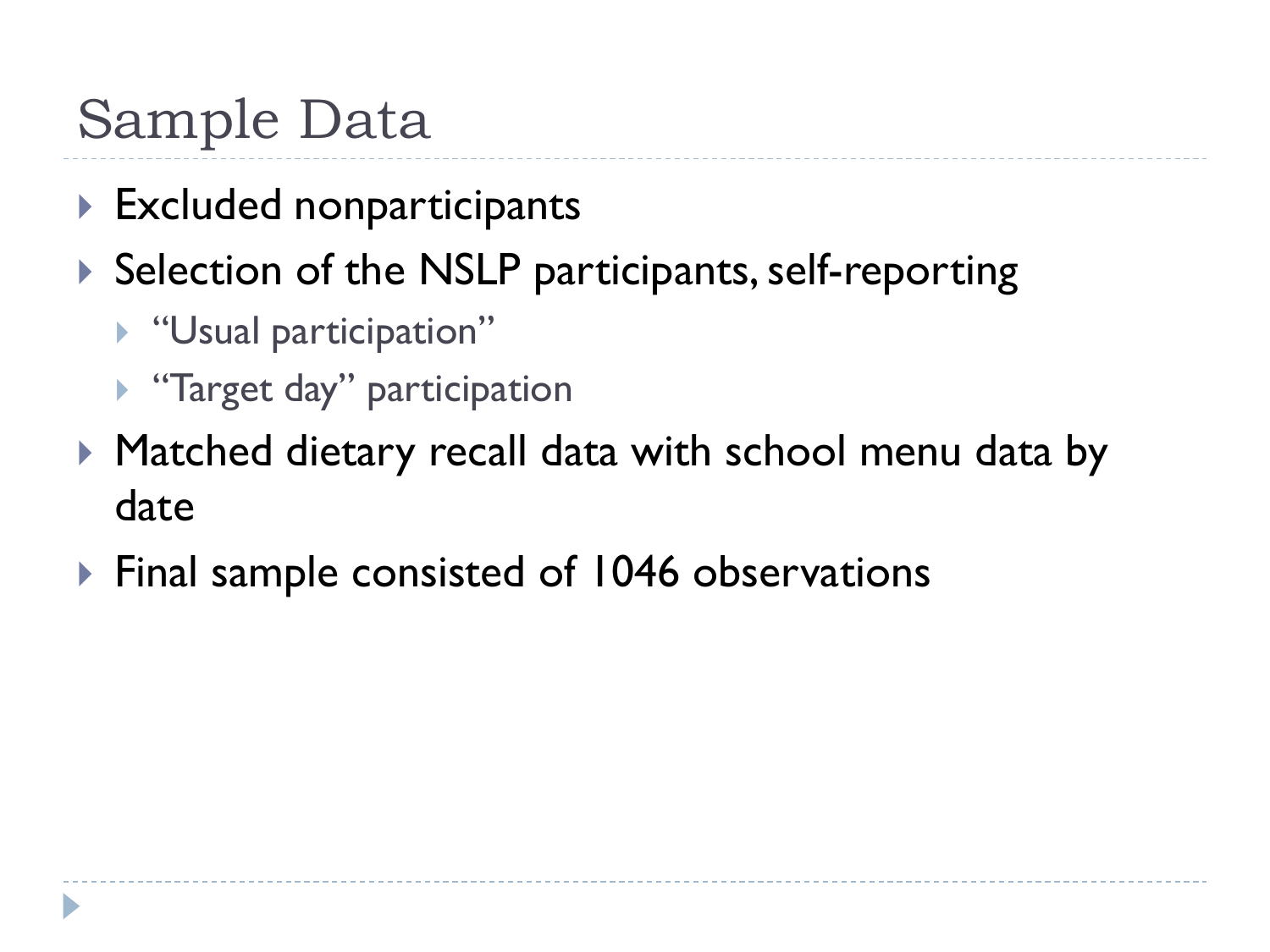# Student-level

- □ Student's age
- **□** Gender
- □ Ethnicity
- □ Household income
- n Nutrients consumed at school lunch
	- □ Calcium (mg)
	- □ Saturated fat (g)

# School-level

- $\blacktriangleright$  School size
- Location
- Wellness policies
- ▶ Competitive food practices
	- ▶ No competitive foods
	- ▶ No vending machines
- ▶ School lunch offered
	- High fat milk not offered
	- Fresh fruits/veggies offered daily
	- No French fries offered
	- No dessert offered
	- Offers low average fat meals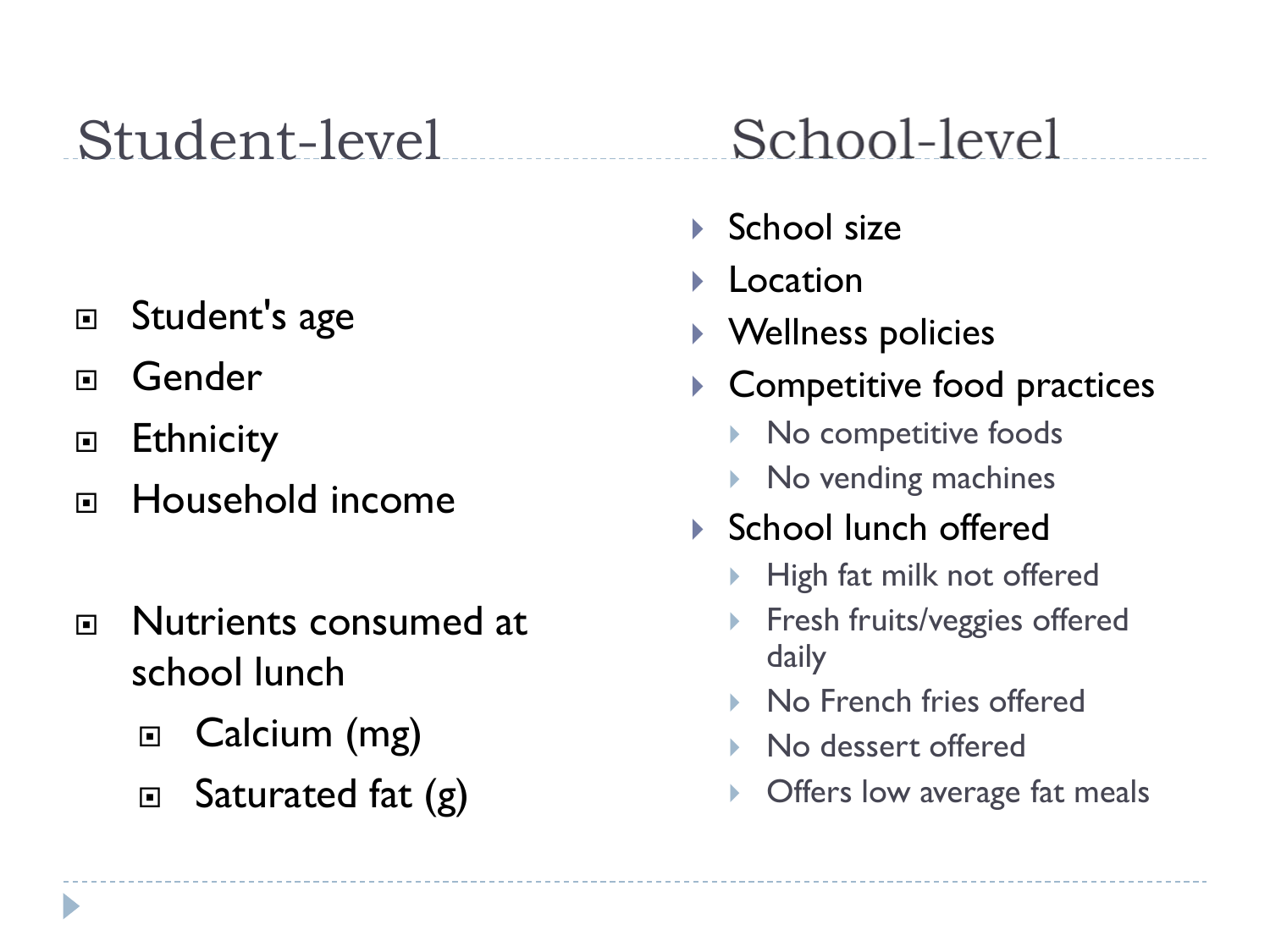# Food Sources of Calcium in NSLP Lunches Offered

#### Percentage Contribution to Average Amount Offered

| Rank           | Food Group/Food(s)                    | Elementary | Secondary      | <b>All Schools</b> |  |  |  |
|----------------|---------------------------------------|------------|----------------|--------------------|--|--|--|
|                | <b>CALCIUM</b>                        |            |                |                    |  |  |  |
| $\mathbf{1}$   | 1% milk, flavored                     | 16.4       | 13.8           | 15.4               |  |  |  |
| $\overline{2}$ | 1% milk, unflavored                   | 10.6       | 9.7            | 10.3               |  |  |  |
| $\overline{3}$ | 2% milk, unflavored                   | 9.5        | 9.2            | 9.4                |  |  |  |
| 4              | Pizza and pizza products              | 8.7        | 8.3            | 8.5                |  |  |  |
| 5              | Skim or nonfat milk, flavored         | 6.8        | 7.2            | $\overline{7}$     |  |  |  |
| 6              | Skim or nonfat milk, unflavored       | 4.3        | 5.4            | 4.7                |  |  |  |
| $\overline{7}$ | Whole milk, unflavored                | 4.2        | 4.1            | 4.2                |  |  |  |
| 8              | Sandwiches with plain meat or poultry | 34         | 3.4            | 3.4                |  |  |  |
| 9              | Entrée salads, entrée salad bars      | 2.9        | $\overline{4}$ | 3.3                |  |  |  |
| 10             | Mexican-style entrées                 | 3          | 2.2            | 2.7                |  |  |  |

*Source*: SNDA III, Report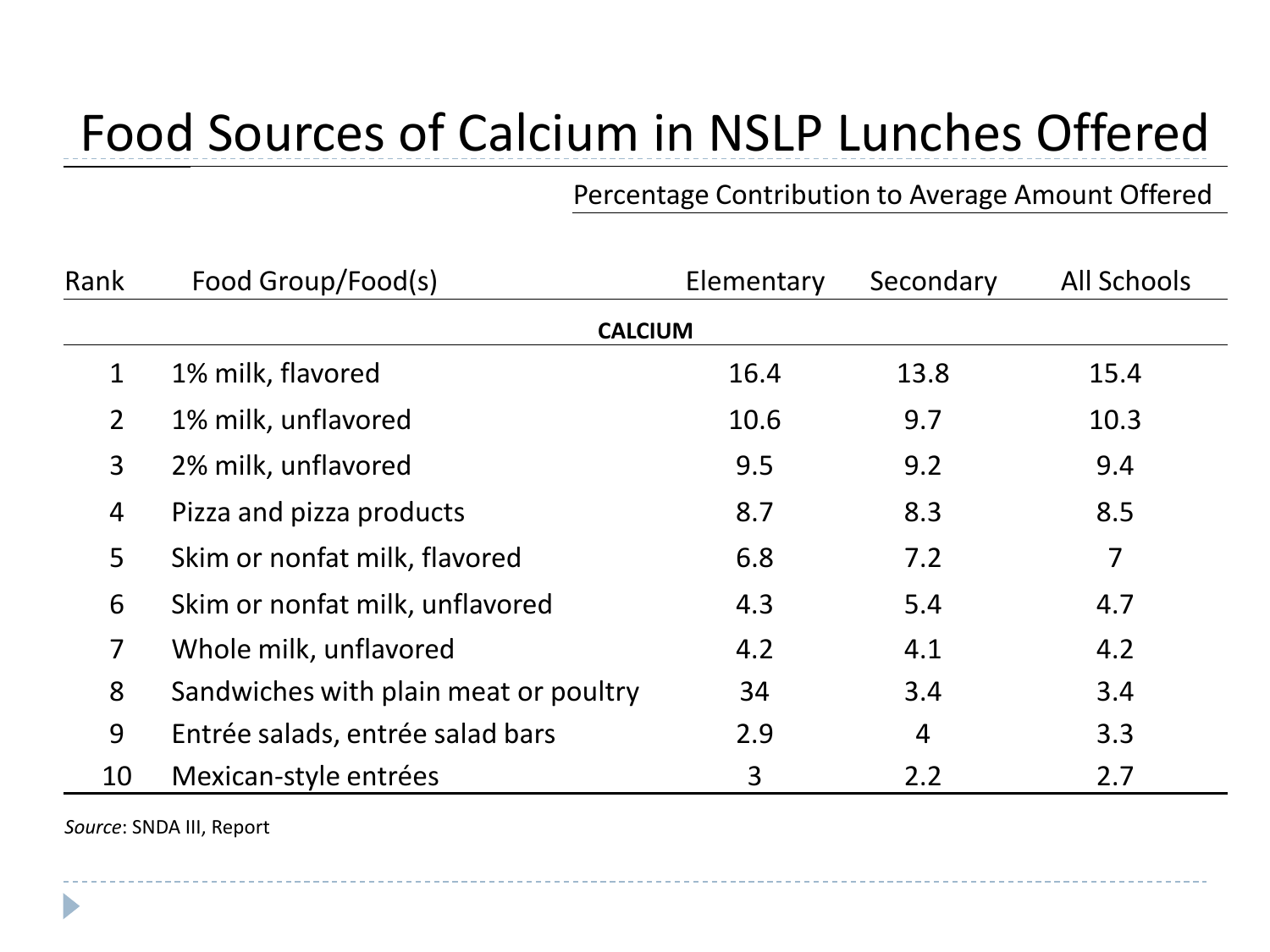# Food Sources of Saturated Fat in NSLP Lunches **Offered**

Percentage Contribution to Average Amount Offered

|                      | Food                                  |            |           |                    |  |  |  |
|----------------------|---------------------------------------|------------|-----------|--------------------|--|--|--|
| Rank                 | Group/Food(s)                         | Elementary | Secondary | <b>All Schools</b> |  |  |  |
| <b>SATURATED FAT</b> |                                       |            |           |                    |  |  |  |
| $\mathbf{1}$         | Pizza and pizza products              | 8          | 7.9       | 7.9                |  |  |  |
| $2^{\circ}$          | Condiments and spreads                | 6          | 6.5       | 6.2                |  |  |  |
| $\overline{3}$       | 2% milk, unflavored                   | 6          | 5.4       | 5.8                |  |  |  |
| 4                    | Entrée salads, entrée salad bars      | 5.2        | 6.6       | 5.8                |  |  |  |
| 5                    | Hamburgers, cheeseburgers             | 4.7        | 5.8       | 5.1                |  |  |  |
| 6                    | 1% milk, flavored                     | 5.6        | 4.3       | 5.1                |  |  |  |
| $\overline{7}$       | Salad dressings                       | 5          | 4.5       | 4.8                |  |  |  |
| 8                    | Mexican-style entrées                 | 5.3        | 4.1       | 4.8                |  |  |  |
| 9                    | Sandwiches with plain meat or poultry | 4.9        | 4.5       | 4.7                |  |  |  |
| 10                   | Whole milk, unflavored                | 4          | 3.7       | 3.9                |  |  |  |

*Source*: SNDA III, Report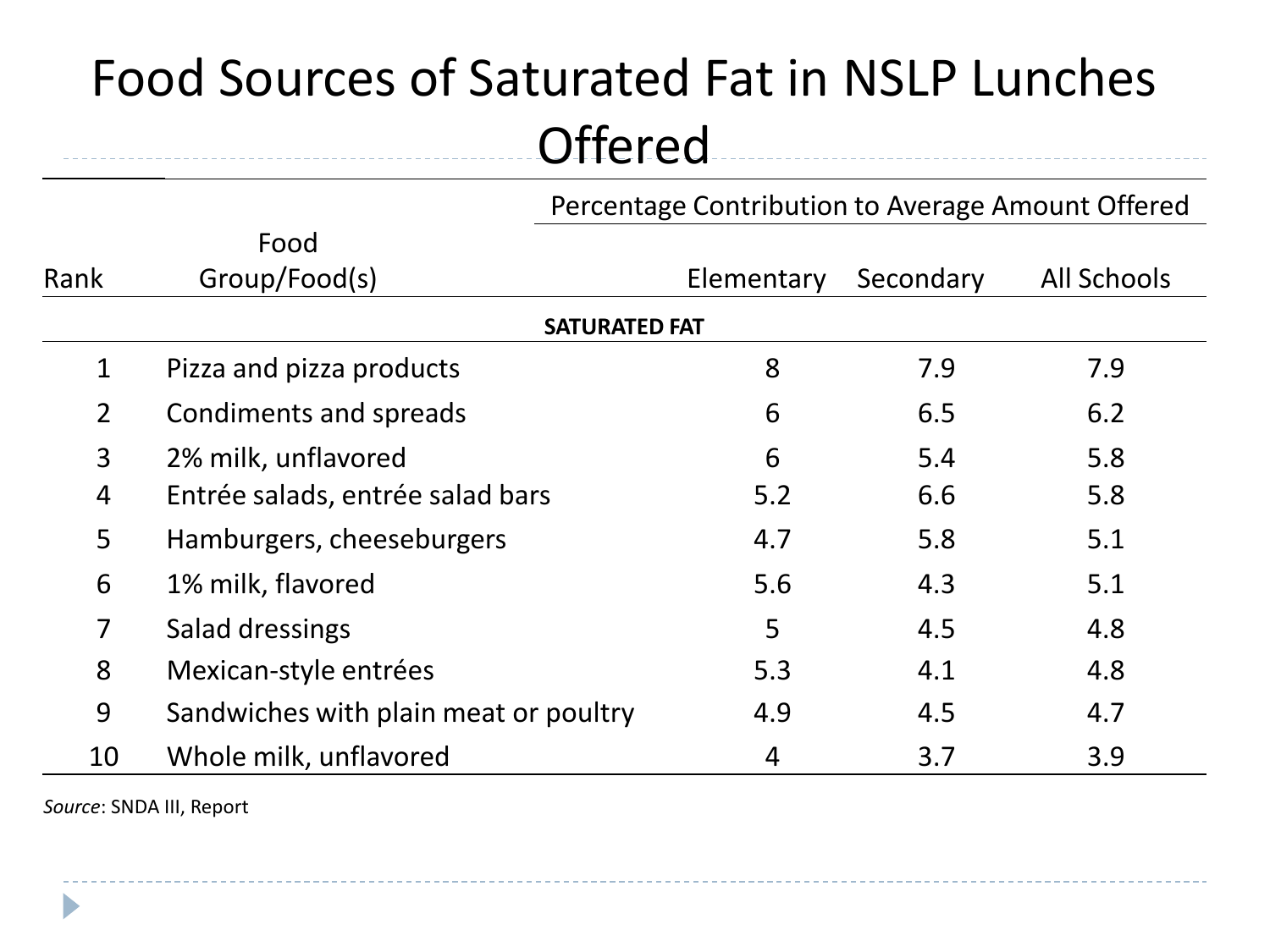#### Calcium and Saturated Fat at Lunch

|                            | Calcium |               |      | <b>Saturated Fat</b> |               |      |
|----------------------------|---------|---------------|------|----------------------|---------------|------|
| <b>Variable</b>            | Elem    | <b>Middle</b> | High | Elem                 | <b>Middle</b> | High |
| wellness_policies          | neg     |               | neg  | neg                  |               |      |
| Competitive foods policies |         | neg           |      | neg                  |               |      |
| No high fat milk           |         |               | pos  | neg                  | neg           |      |
| Fresh F/V offered daily    | pos     | neg           |      | pos                  |               |      |
| No fries                   |         | pos           |      |                      | pos           |      |
| Low average fat            |         |               |      | pos                  |               | pos  |

Data: SNDA-III, target day sample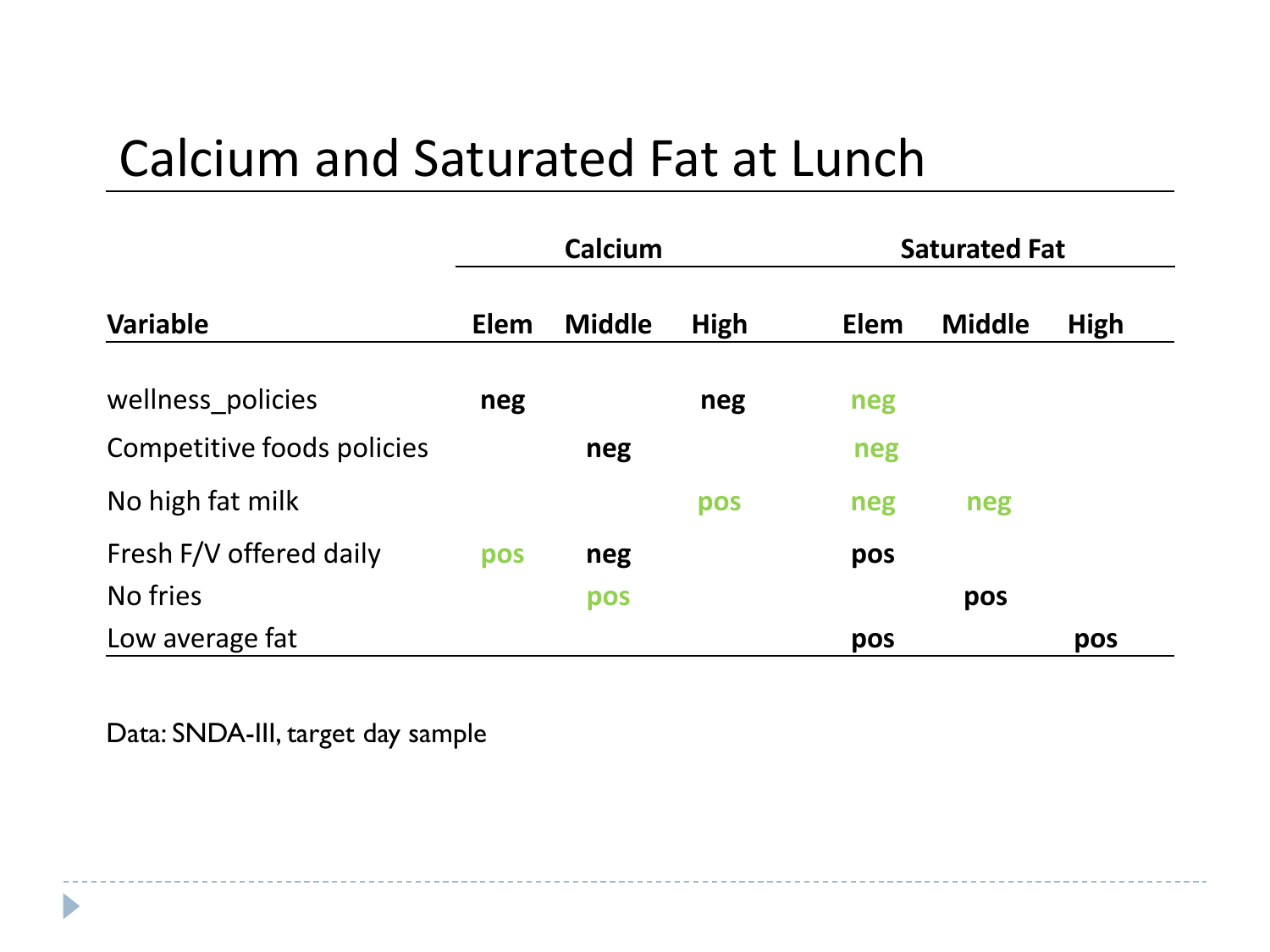# Implications

- ▶ School meals are an important to diets of children and offer a key tool to address problems of nutrition and obesity
- $\triangleright$  Planning to effect change is a significant challenge
	- ▶ Foods offered
	- ▶ Food and school environment and policies
- ▶ Changing the School Meals program will require
	- Resources
	- ▶ New knowledge on the roles of school environment, policies and behaviors